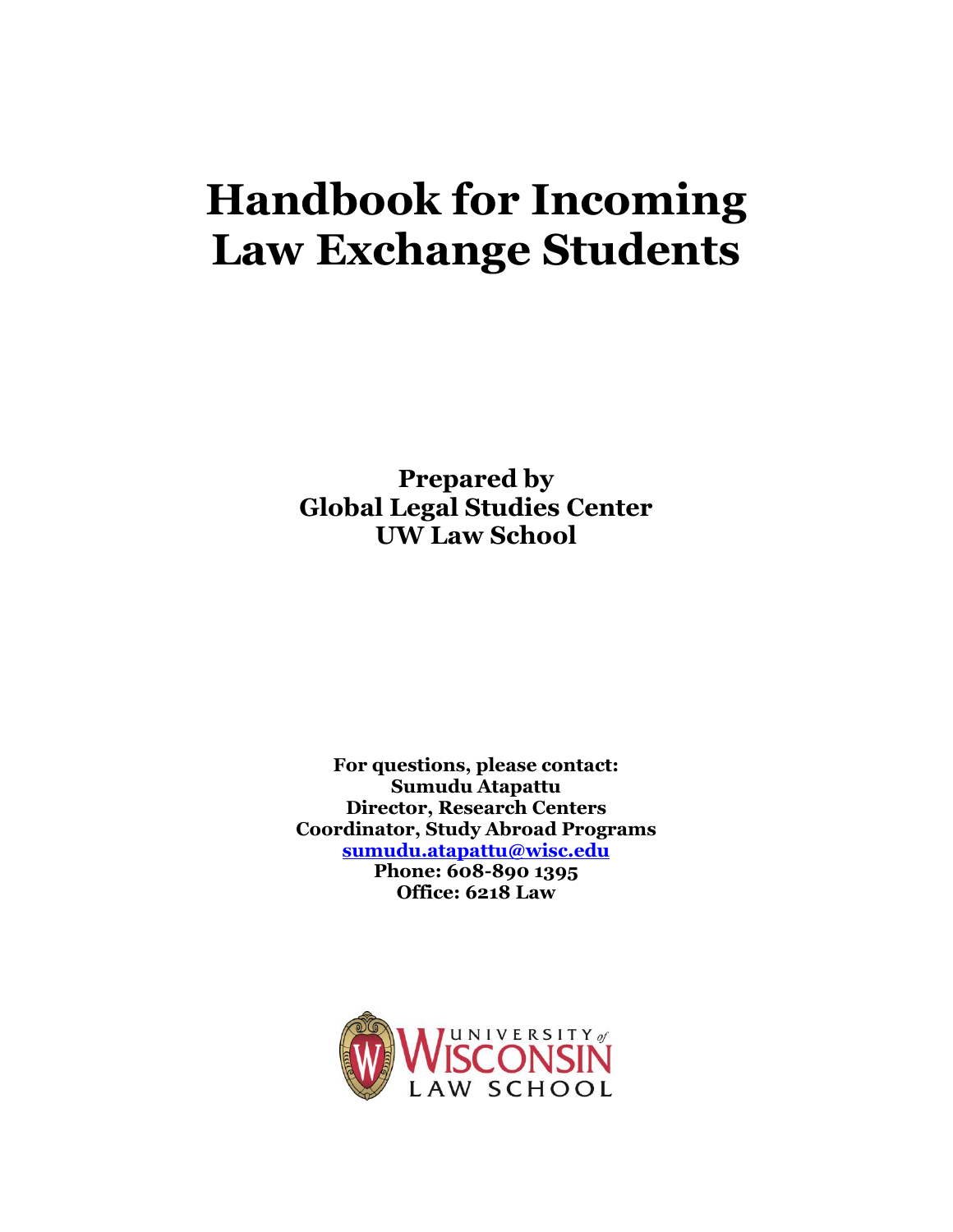# **Table of Contents**

|            | 3  |
|------------|----|
|            | 5  |
|            | 5  |
|            | 5  |
|            | 5  |
|            | 6  |
|            | 6  |
|            | 6  |
|            | 6  |
|            | 7  |
|            | 7  |
|            | 7  |
|            | 7  |
|            | 8  |
| Appendices | 9  |
|            | 10 |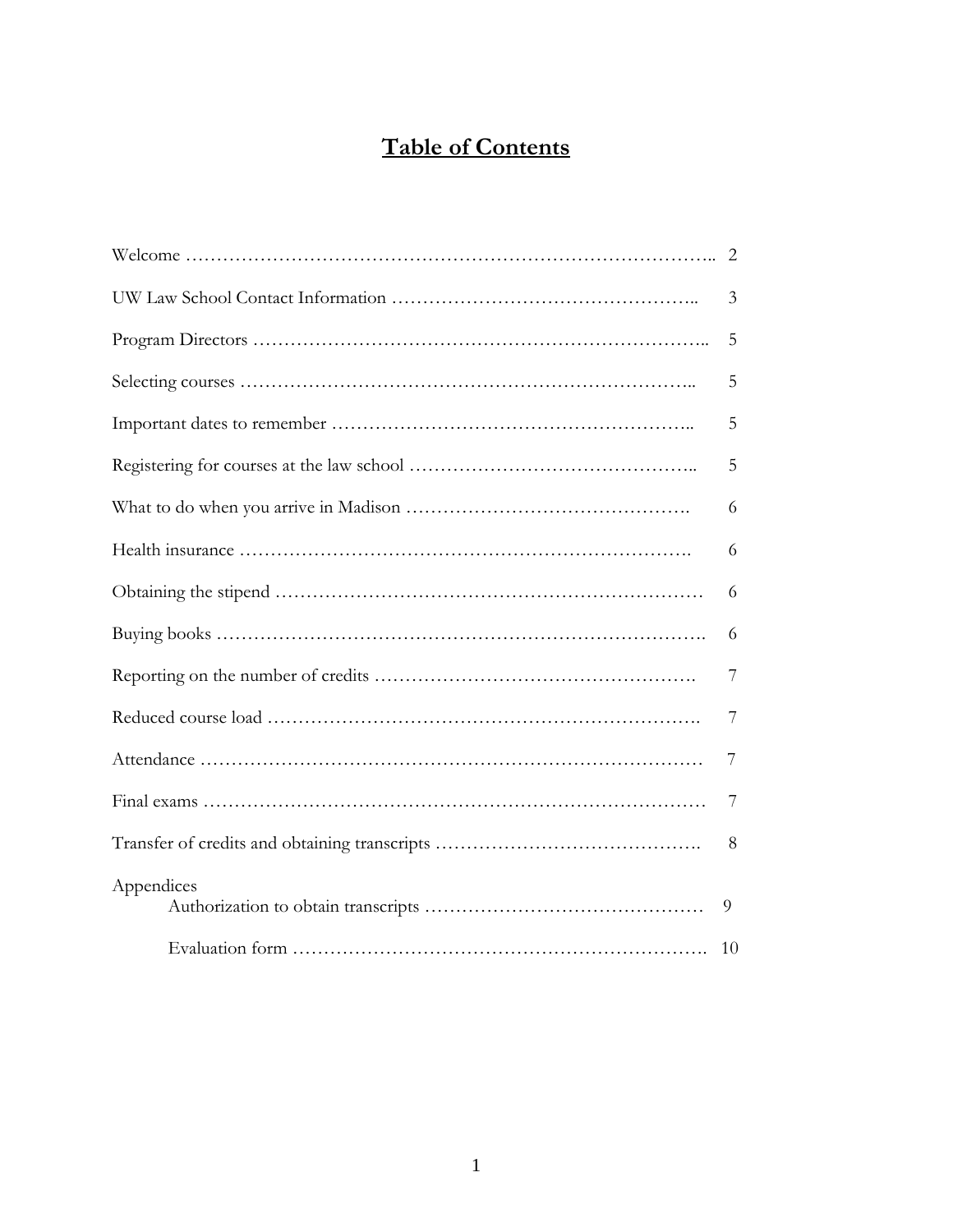# **Welcome to the University of Wisconsin Law School!**

The Global Legal Studies Center (GLS), a joint initiative of the Law School and the International Division, would like to join others in welcoming you to University of Wisconsin-Madison. We are glad that you have chosen to participate in one of our exchange programs and hope that you have a very rewarding experience here both academically and socially.

You would have already received information about UW and living in Madison, visa requirements and health and safety issues. This booklet is designed to welcome you to the Law School and to tell you how to register for law classes, where to buy books and who to contact in the event you require assistance. It should be read in conjunction with other materials sent to you by the International Academic Programs (IAP) which coordinates exchange programs for the whole university. We have not duplicated the information in the orientation guide sent to you by the IAP, so it is important for you to read that information very carefully. The information in this orientation guide is specifically about the Law School and we have endeavored to highlight areas where the procedure is a little different from other campus entities – such as enrolling in classes.

As you embark on this new experience we encourage you to share your experience with us and seek assistance if you feel that things are not right. Coming to another country and living in a new environment can be overwhelming, particularly if this is your first experience abroad. We hope that the information given here would facilitate your transition into settling down in Madison and familiarizing yourself with the procedures here.

GLS has been coordinating all study abroad programs of the Law School since fall 2006. As such, your first point of contact at the law school will be the Director of Research Centers. Please refer any general questions you may have to:

> Sumudu Atapattu Director, Research Centers UW Law School Office: 6218 Law Phone: (608) 890 1395 Email: [sumudu.atapattu@wisc.edu](mailto:sumudu.atapattu@wisc.edu)

Finally, we would like to have your feedback on your experience so that we could improve our services to future incoming exchange students. Please complete the evaluation form at the end of this booklet and return it to Sumudu Atapattu before you leave Madison.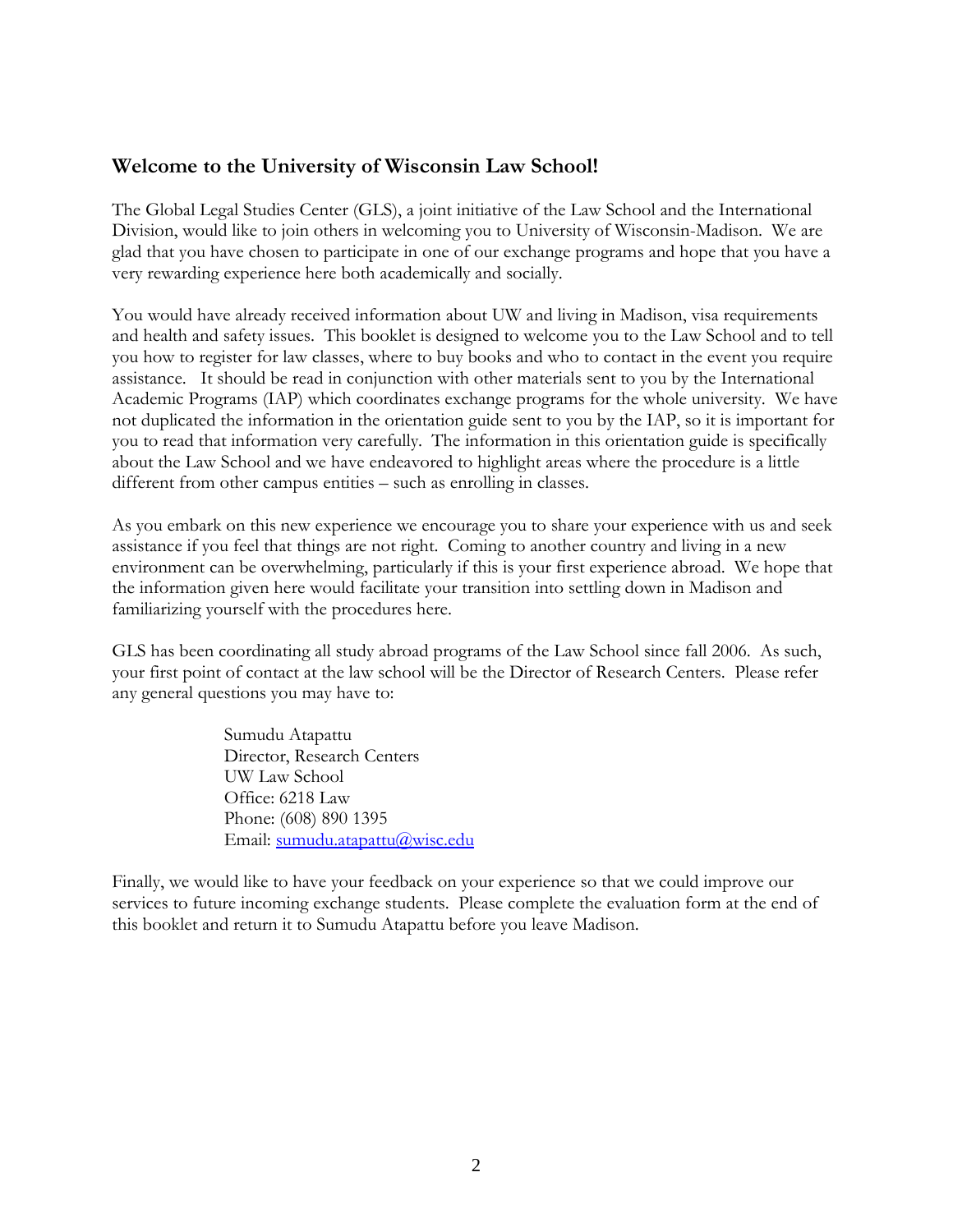## **UW Law School Contact Information**

#### **Coordinator of Study Abroad Programs**

(all administrative questions and to reduce the course load)

#### **Sumudu Atapattu**

Director, Research Centers Office: 6218 Law Phone: (608) 890 1395 Email: [sumudu.atapattu@wisc.edu](mailto:sumudu.atapattu@wisc.edu)

#### **Program Directors**

**Professor Heinz Klug** (European University Institute program, and University of the Witwatersrand program) Director, GLS Office: 8109 Law Phone: (608) 262 7370 Email: [heinz.klug@wisc.edu](mailto:heinz.klug@wisc.edu) 

#### **Professor Steven Barkan**

(Giessen programs) Office: 6358 Law Phone: (608) 262 1151 Email: [steven.barkan@wisc.edu](mailto:steven.barkan@wisc.edu)

**Professor Jason Yackee (**University of Groningen program, University of Sheffield program and University of Paris X program) Office: 7106 Law Phone: (608) 262 5230 Email: [jason.yackee@wisc.edu](mailto:jason.yackee@wisc.edu)

**Professor Alexandra Huneeus** (Diego Portales University Program, Catholic University program, FGV program and Pontifical Catholic University program) Office: 8111 Law Phone: (608) 265 1149 Eamil: [alexandra.huneeus@wisc.edu](mailto:alexandra.huneeus@wisc.edu)

**Professor Shubha Ghosh** (National Law School of India University program) (on leave) Office: 8111 Law Phone: (608) 262 1679 Email: [ghosh7@wisc.edu](mailto:ghosh7@wisc.edu)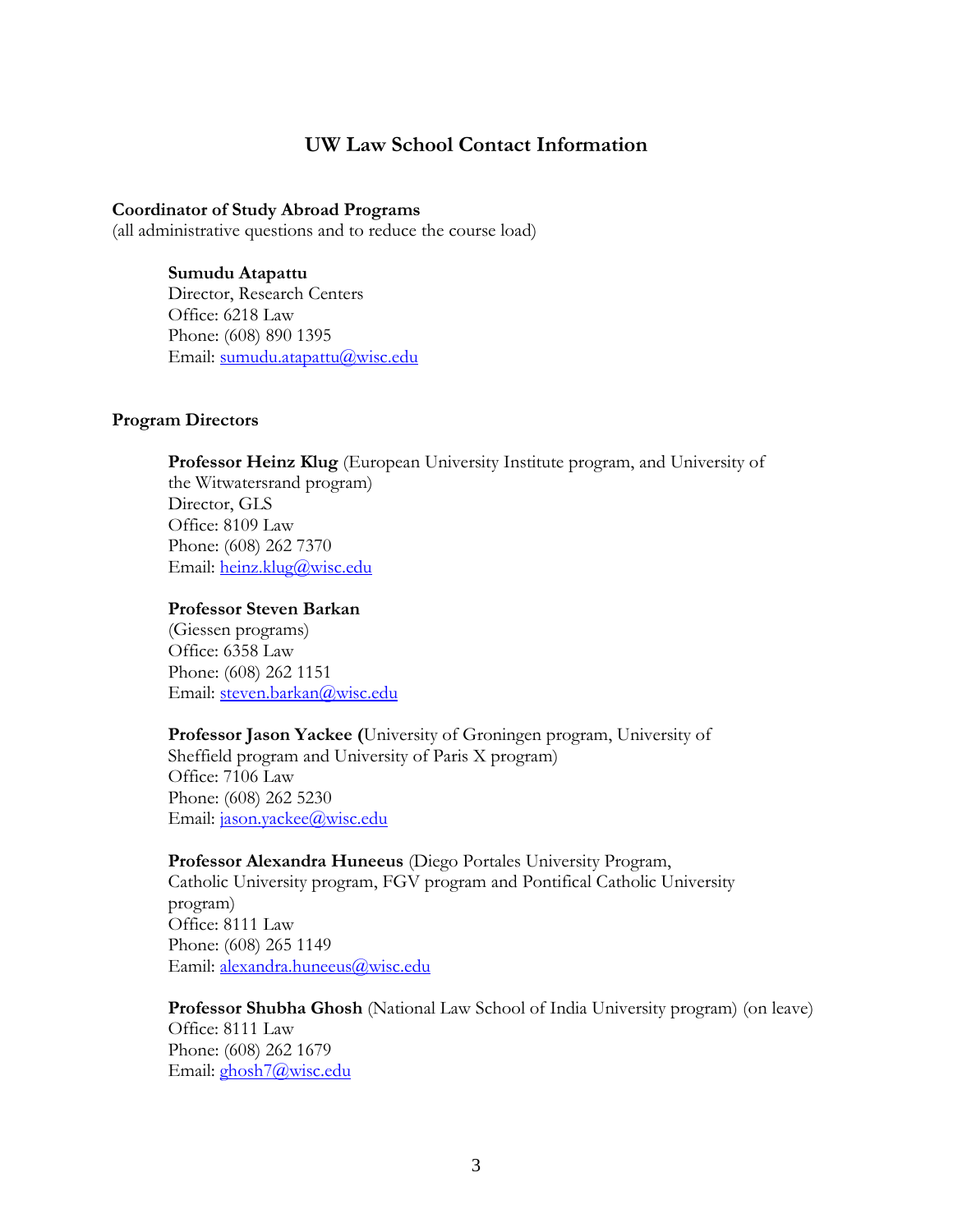#### **To enter authorizations so that you can register for classes, see:**

**Jane Heymann** Externship Director and Curricular Coordinator Office: 5103 Law Phone: (608)262-6413 Email: [jane.heymann@wisc.edu](mailto:jane.heymann@wisc.edu)

#### **To obtain your stipend (where applicable), see:**

#### **Jennifer Gardner** Financial Specialist

Office 5106A Law Phone: (608) 262 6297 Email: [jennifer.gardner@wisc.edu](mailto:jennifer.gardner@wisc.edu)

#### **If you have questions about re-scheduling exams or have academic difficulty, see:**

#### **Mike Hall**

Director, Student Life Office: 5101 Law Phone: (608) 890 0115 Email: [mike.hall@wisc.edu](mailto:mike.hall@wisc.edu)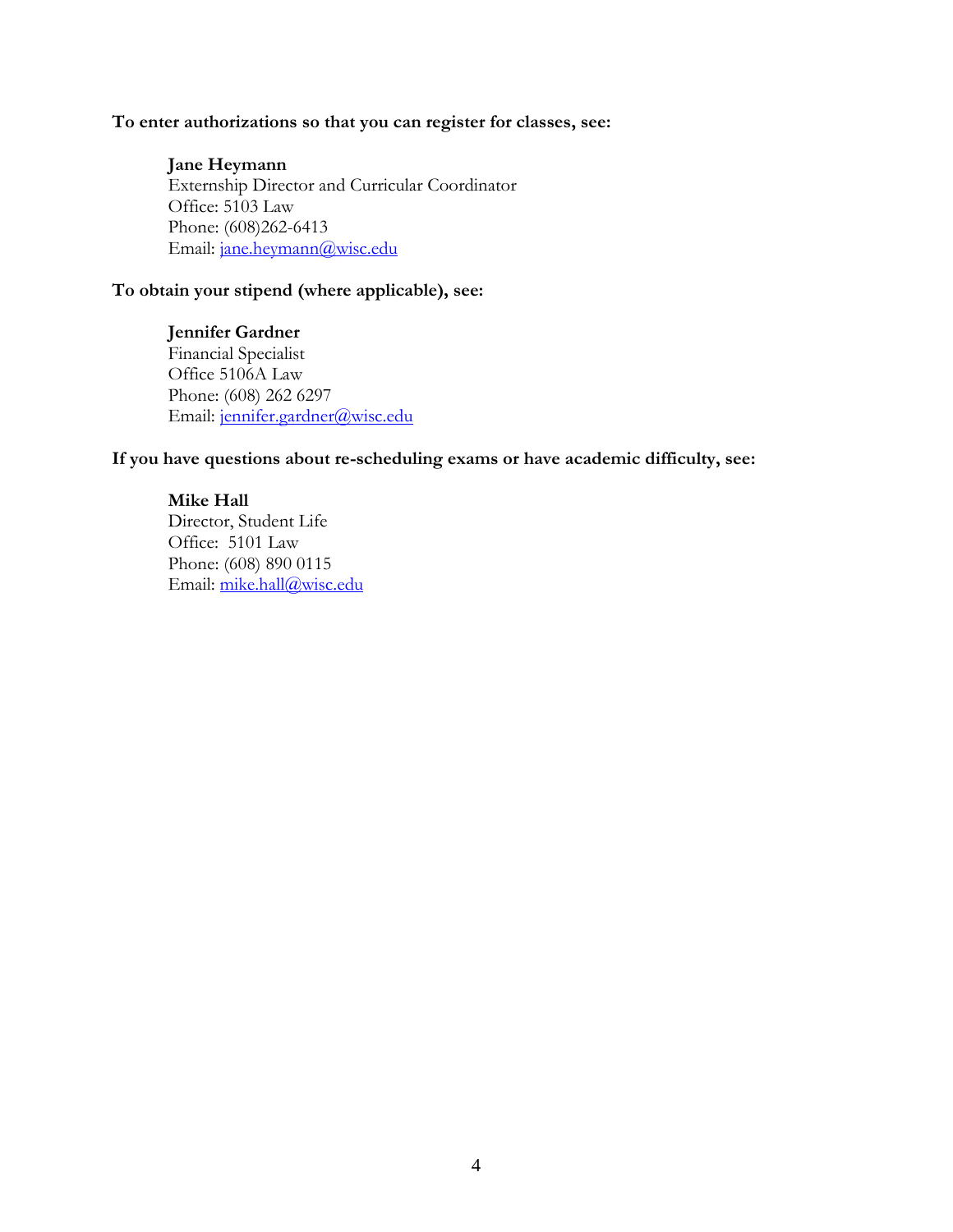#### **Program Directors**

The Director of your exchange program will be your academic advisor during your stay in Madison. You should be in regular contact with him/her from the moment of admission to the time of leaving Madison. You need to contact the Program Director if you need information or advice regarding courses. The contact details for each Program Director are given on page 3. The Director of Research Centers will arrange meetings with the Program Director during the orientation week – you need to attend these meetings in order to finalize your course plan and clarify any issues that may not be clear to you.

#### **Selecting courses**

It is a good idea for you to have a look at the Law School website and decide which courses you would like to enroll in before you arrive in Madison. The law school courses and schedule are available at [http://www.law.wisc.edu/academics/courses/.](http://www.law.wisc.edu/academics/courses/) Also select some back-up courses in case the courses you have selected are not available.

However, you cannot enroll in courses online until you get to Madison. Exchange students are categorized as "special students" for internal purposes and cannot register without authorization being entered into the system by the Law School. The procedure to follow is given below. All foreign students (including exchange students) are encouraged to take "An Introduction to American Law" course.

When selecting courses make sure that the courses do not overlap. Please note that you are not allowed to enroll in classes classified as 1L (first year classes) small sections or where pre-requisites are needed. You need to ensure that there is at least a 5 minute gap between the courses which would allow you to get to the class on time. This time gap will have to be longer if you have to go to a different building. Please do not arrive late as this can distract the class and aggravate the instructor.

#### **Important dates to remember**

Check<http://law.wisc.edu/shared/calendar.htm> for the law school calendar for the current academic year

#### **Lexis/Nexis and Westlaw IDs**

If you would like to have access to the legal databases, Lexis/Nexis and Westlaw, please inform the Director of Research Centers who will obtain these IDs for you.

#### **How to register for courses at the Law School**

Registering for courses at the Law School may seem complicated as you have to follow the procedure below in order to enroll in classes. You cannot pre-register for courses because of your status as a special student.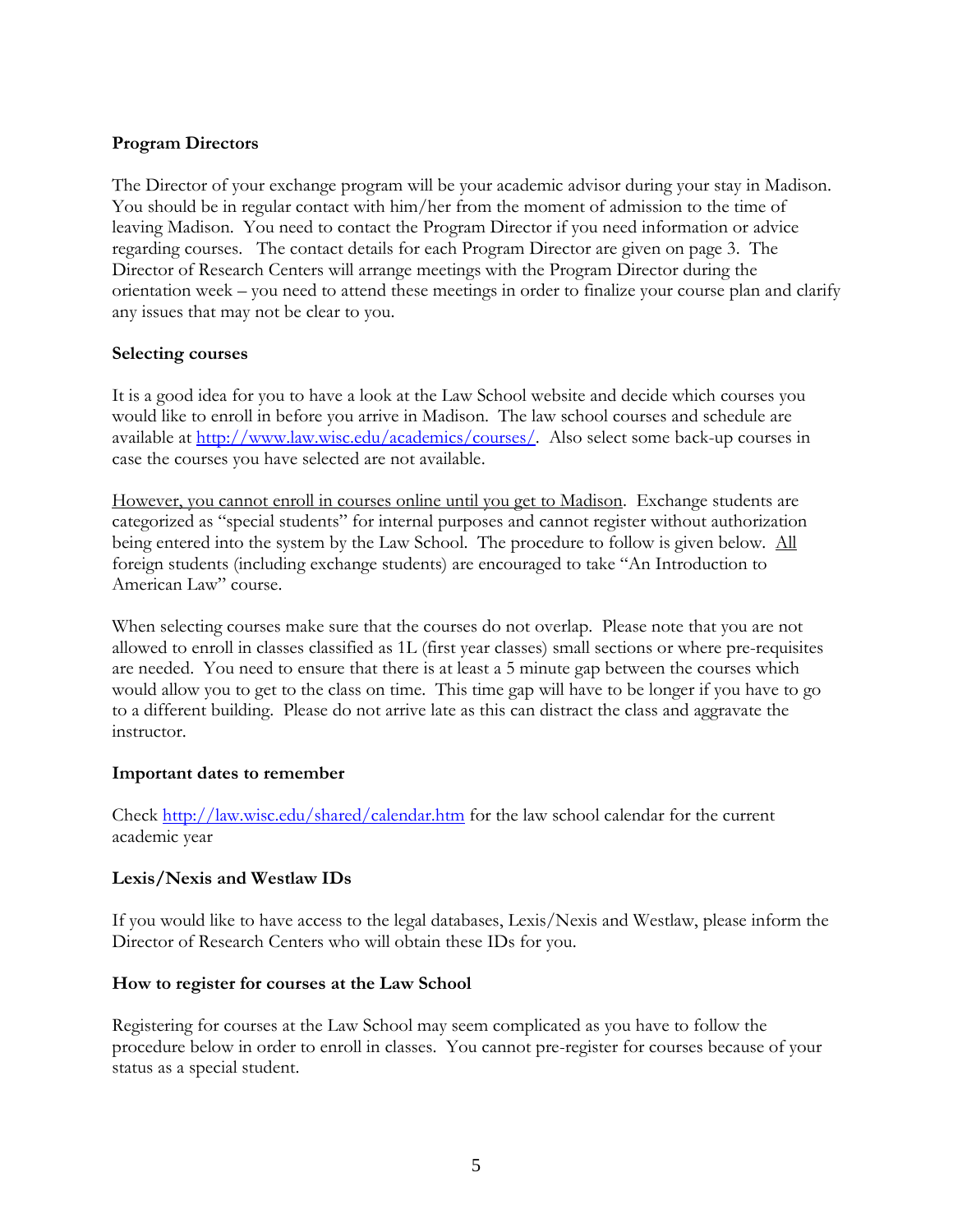When you arrive in Madison:

- Make an appointment to meet with Sumudu Atapattu, Director of Research Centers.
- Discuss with her the courses you would like to enroll in. She will prepare a course plan for you.
- She will forward the course plan to Jane Heymann to enter authorizations with a copy to Associate Dean Kelly.
- **If advised to do so by Sumudu Atapattu, contact the instructor either in person or via email,** particularly if the course is full.
- Once Dean Kelly approves the course plan, Jane Heymann will enter authorization into the computer. She will then email you with instructions to enroll for classes.
- Make an appointment with your program director to get the courses approved.

## **What to do when you arrive in Madison**

Your main point of contact at the Law School is Sumudu Atapattu. You should inform her of your travel plans and your arrival date. When you arrive in Madison, plan to meet Sumudu so that she can navigate you through various procedures at the law school. You need to plan your arrival date so that you would be in Madison for the exchange student orientation. Details of the orientation will be sent separately.

# **Heath Insurance**

Please note that obtaining health insurance is a **mandatory** condition of your visa which you need to obtain irrespective of other insurance you may already have. Occasionally, you may be entitled to apply for a waiver. If you fail to enroll in SHIP by the deadline, you will be automatically enrolled and charged a late fee. Please visit SHIP website for more details: <http://www.uhs.wisc.edu/ship/international.shtml>

## **Obtaining your stipend (where applicable)**

Students who come under the South Africa program are entitled to a stipend under the Exchange Agreement. In order to obtain your stipend, please contact your Program Director who will authorize payment. You will then need to meet with Jennifer Gardner (Office: 5106A, phone: 262 6297, email: *jennifer.gardner@wisc.edu*), the Financial Specialist at the Law School. If you have a social security number, you need to take your US visa and all other documentation that was necessary to enter the United States when you go to see Jennifer. If you <u>do not</u> have a social security number, Sumudu will schedule an appointment with Jose Carus in Accounting Services (Room 6234, 21 N Park St, Phone(608) 262-0582, email: *jcarus@bussvc.wisc.edu*) in order to obtain an ITIN (Individual Taxpayer Identification Number) for you. You need to take the documents given to you by Jose to Jennifer who will process payment for you.

# **Buying Books**

All law books are now available from the University Book Store on State Street. Once you have registered for courses, take a list of the courses to the Book Store which should have a list of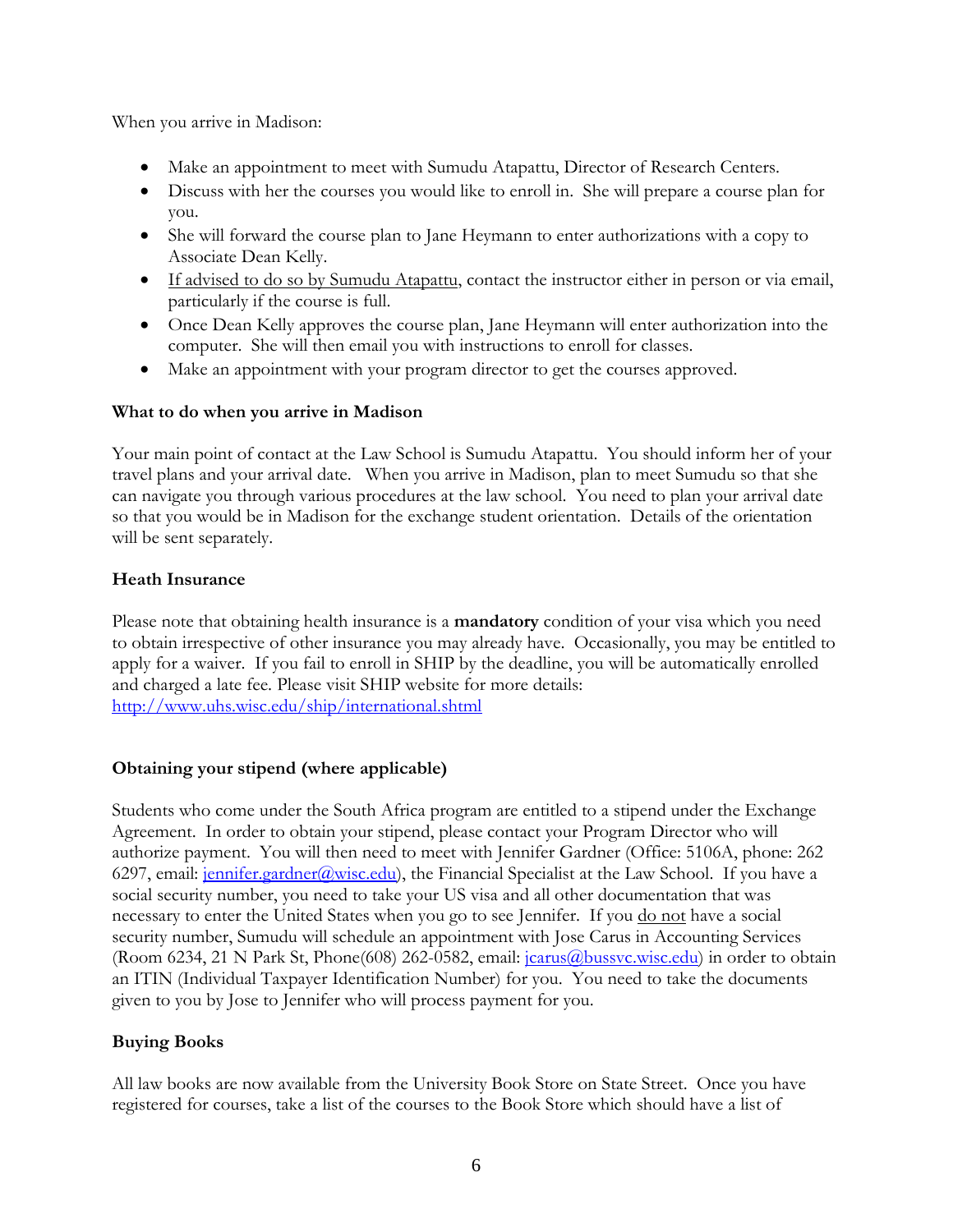required reading and recommended reading for all the courses. You should plan to buy at least all the required reading materials. As the instructor expects you to complete your readings before class, it is important to have your own copy of the reading material for the courses you have registered. While books are quite expensive, you will soon realize that without your own copy it is hard to prepare for the class on time. Check online to see whether any used books are available cheaper but make sure that it is not an outdated edition.

#### **Reporting on the number of credits**

New federal regulations require the university to report on each person on a student visa who is taking less than the required number of credits (usually 12 for undergraduates, 8 for graduates and 3 for dissertators). As part of this process, the International Student Services (ISS) Office requests this information from all schools participating in exchange programs. **It is very important to give this information to Sumudu as soon as you have registered for classes**. Please email her the following information: the courses you have registered for, the number of credits taken, your student ID, and your contact information.

#### **Reduced Course Load**

Sometimes you may find that you need to take a reduced course load due to language difficulty, health issues, or unfamiliarity with US teaching methods. Please discuss this with Sumudu if you would like to apply for a reduced course load. The application is available at: [http://iss.wisc.edu/upload/documents/rcl.pdf.](http://iss.wisc.edu/upload/documents/rcl.pdf)

#### **Attendance**

Please note that Federal law as well as Law School rules require you to be a full time student. This means that you are required to attend classes regularly. If you do not attend classes without a valid reason, you may jeopardize your visa status. In addition, your final grade may be affected. Check with each professor what his/her attendance policy is and discuss any concerns you may have with your professors. Inform Mike Hall and Sumudu if you have to miss classes **for any valid reason** (please note that sightseeing in the US is not a valid reason).

#### **Final Exams and rescheduling final exams**

It is important to check the final exam schedule when you register for classes. If you see any overlap, please inform your Program Director immediately. Final exams can take many forms at the Law School, the most common being the traditional closed book written exam. Open book exams or take home exams are the other options that the instructor may adopt. For seminar type classes, the instructor may require a written paper (the length to be determined by the instructor) instead of an exam.

Law School rules have certain provisions on rescheduling exams for "extraordinary or compelling circumstances." You may want to familiarize yourself with these rules in case you are faced with an emergency situation that requires rescheduling exams. These provisions are found in "Read This First" available at [http://www.law.wisc.edu/current.](http://www.law.wisc.edu/current) You need to contact Mike Hall, Director,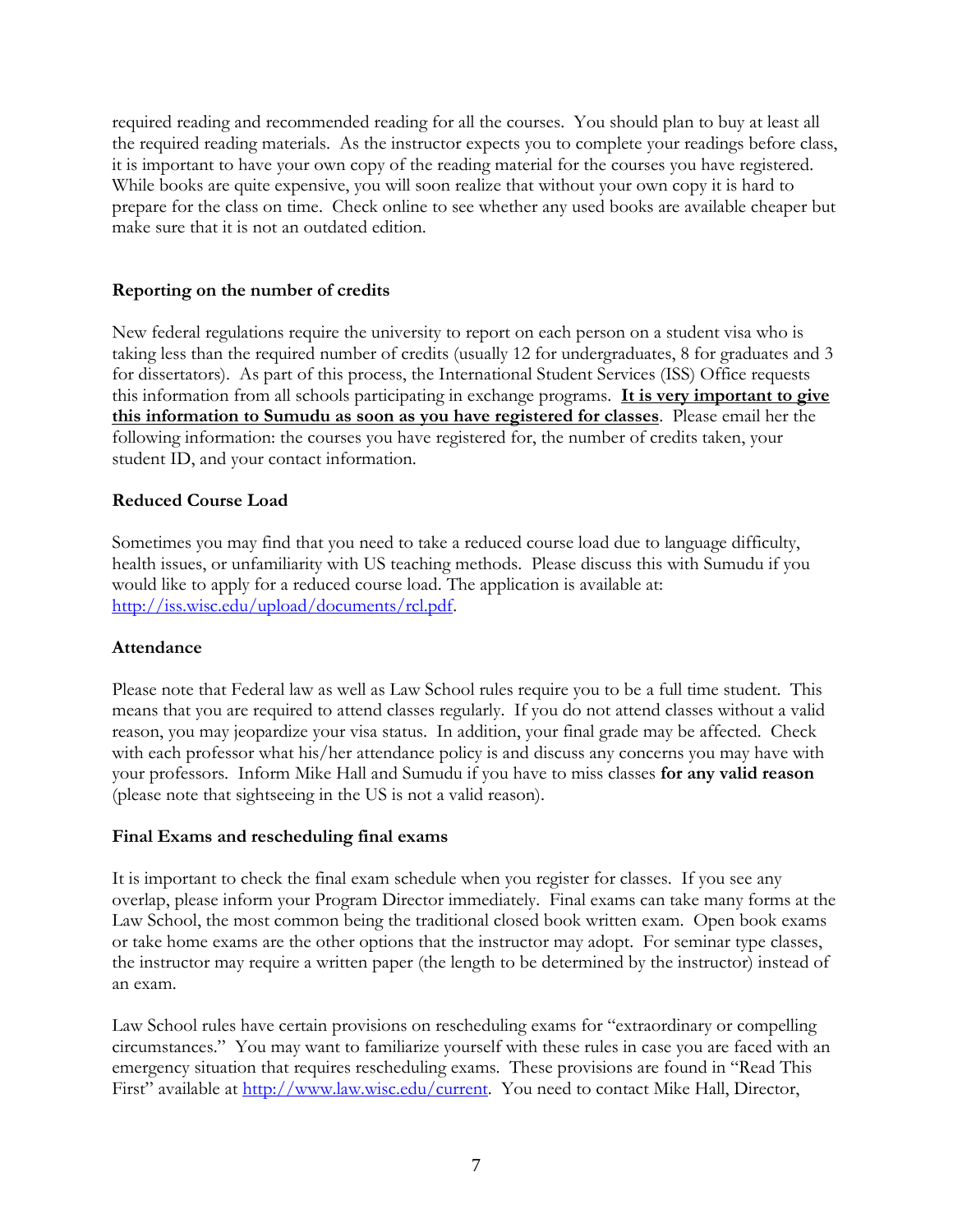Student Life  $(mike.hall@wise.edu)$  if you need to reschedule exams. Make sure you discuss this with Sumudu first.

#### **Transfer of credits and obtaining transcripts**

You should be in touch with your adviser in your home institution regarding transfer of UW credits once you know how many credits you will be taking here. You can now order your transcripts online at:<http://www.registrar.wisc.edu/> once all your grades have been entered. If your home institution requires an official transcript sent by us to them directly, please sign the form in Appendix 1 and give it to Sumudu Atapattu **before you leave**. Without your signature, the Registrar's Office will not issue a transcript to us.

#### **A final word of advice!**

If you have any questions, or are unsure of something, please **ASK** somebody. Sumudu is available to help you with general questions or she will refer you to the correct person. Keep regular contact with the Program Director and seek advice whenever you need. While academics are important, don't forget to enjoy Madison and surrounding cities. Madison is a beautiful city, no matter what time of the year you arrive. **Have a great semester!**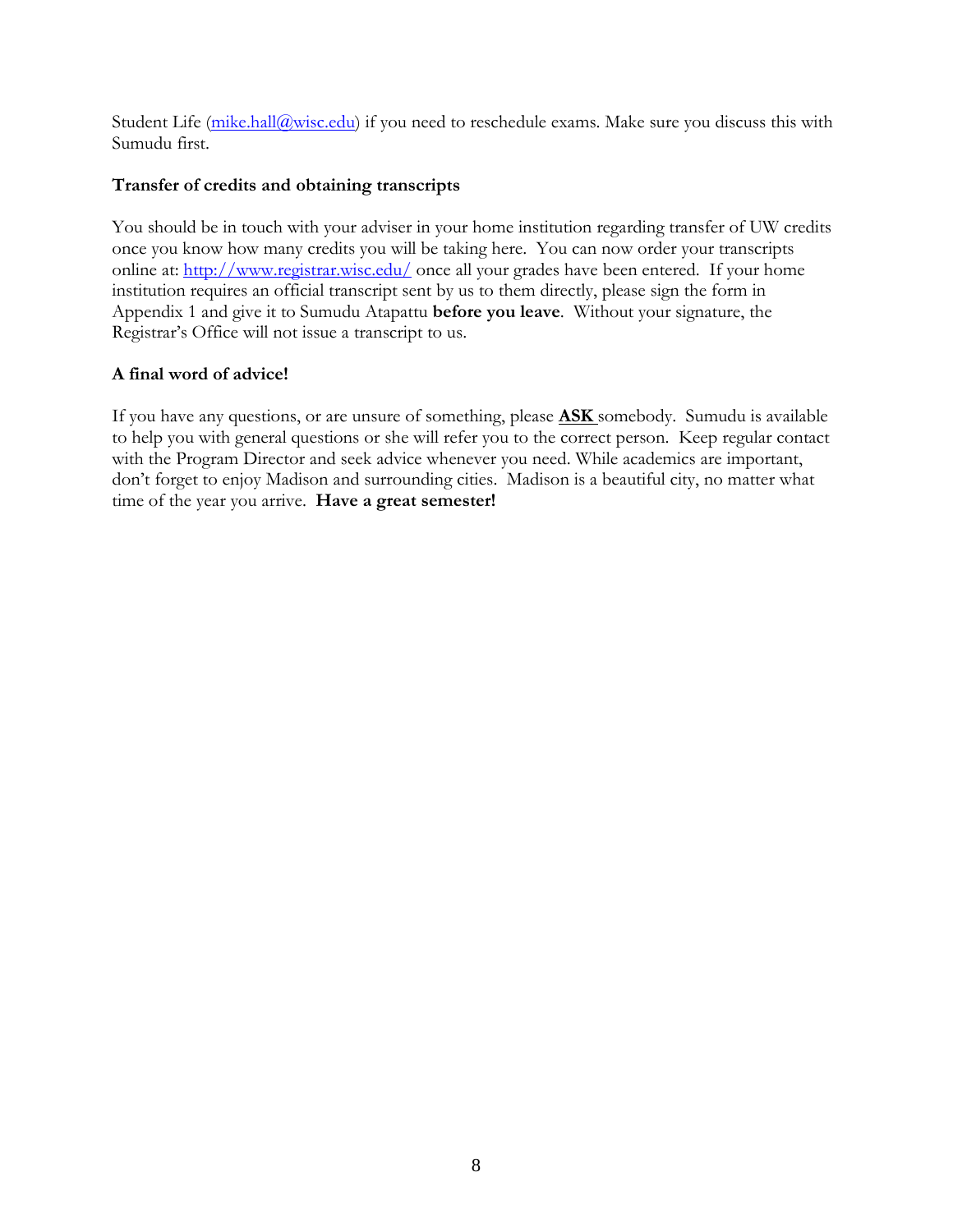# **Appendix 1**

# **Authorization to obtain transcripts**

I hereby authorize the UW Law School Registrar/ Coordinator of Study Abroad Programs to obtain an official transcript of my record from the UW-Madison Registrar.

| Full name                   |                                                                            |
|-----------------------------|----------------------------------------------------------------------------|
| UW student identity number_ |                                                                            |
| Exchange program___         |                                                                            |
| Semester: fall              | spring $\frac{1}{\sqrt{1-\frac{1}{2}}\cdot\frac{1}{\sqrt{1-\frac{1}{2}}}}$ |

Signature Date

 $\overline{\phantom{a}}$  , and the contract of the contract of the contract of the contract of the contract of the contract of the contract of the contract of the contract of the contract of the contract of the contract of the contrac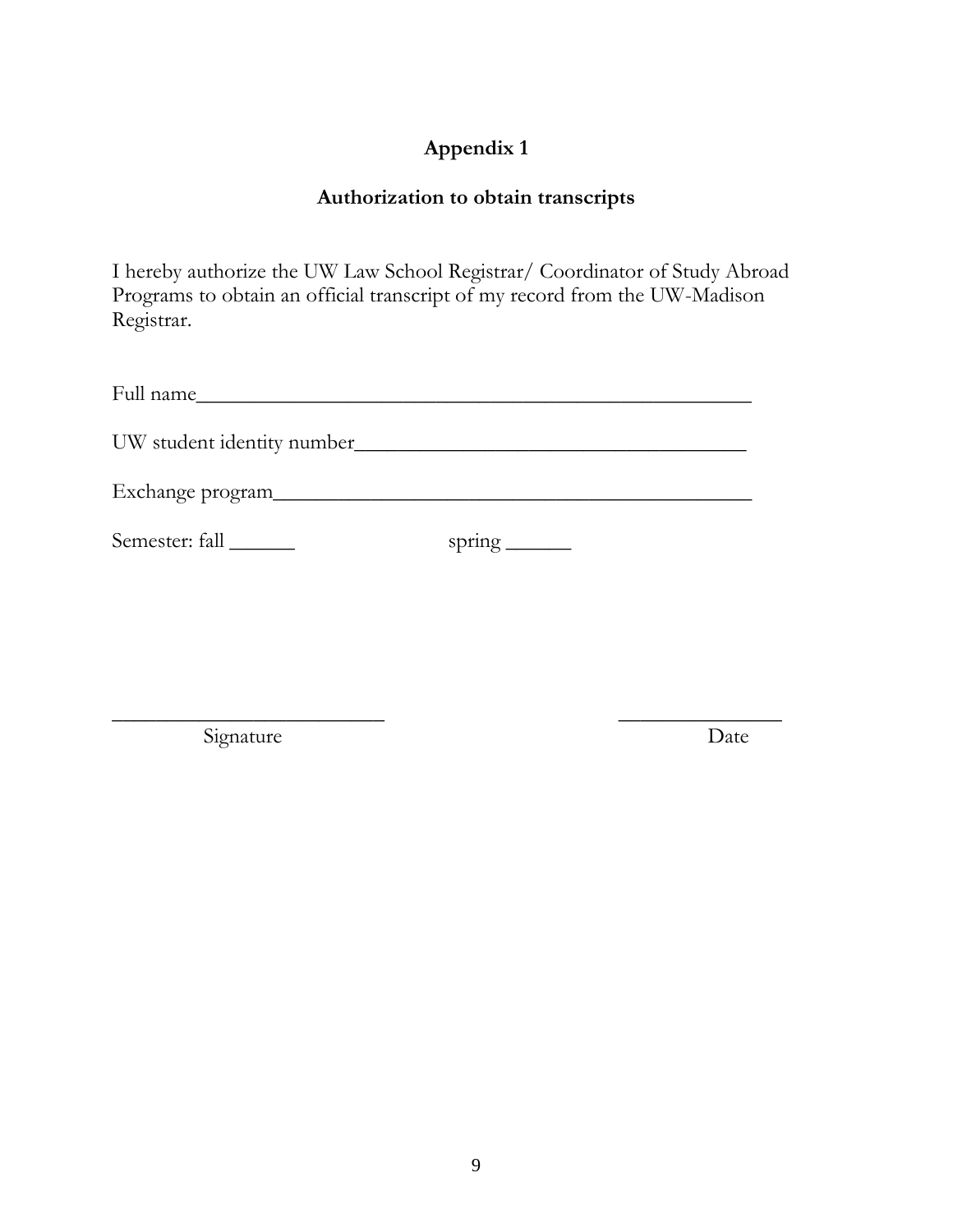# **Appendix 2 Evaluation form**

Your feedback is very important to us. Please take a few minutes to fill this evaluation form so that we can improve our services to you.

1. Name of student **(optional)** ………………………………………………………

2. Exchange program attended ……………………………………

3. Did you get sufficient information about the program you wished to participate in? Yes No

#### **For questions 4-11, please rate your experience on a scale of 1-5, 5 being very satisfied/helpful/useful and 1 being totally dissatisfied/unhelpful/useless.**

4. Please rate your satisfaction with the information provided to you prior to departure:

1 2 3 4 5

5. Please rate your satisfaction with the assistance provided by the law school staff when you arrived in Madison:

1 2 3 4 5

6. Please rate your interaction with the Program Director at UW law school

1 2 3 4 5

7. How helpful was the orientation guide prepared by the GLS?

1 2 3 4 5

8. How would you rate the assistance provided by UW law school in relation to logistical arrangements?

1 2 3 4 5

9. How would you rate your experience at the UW law school in relation to academic content?

1 2 3 4 5

10. How would you rate your accommodation in Madison?

1 2 3 4 5